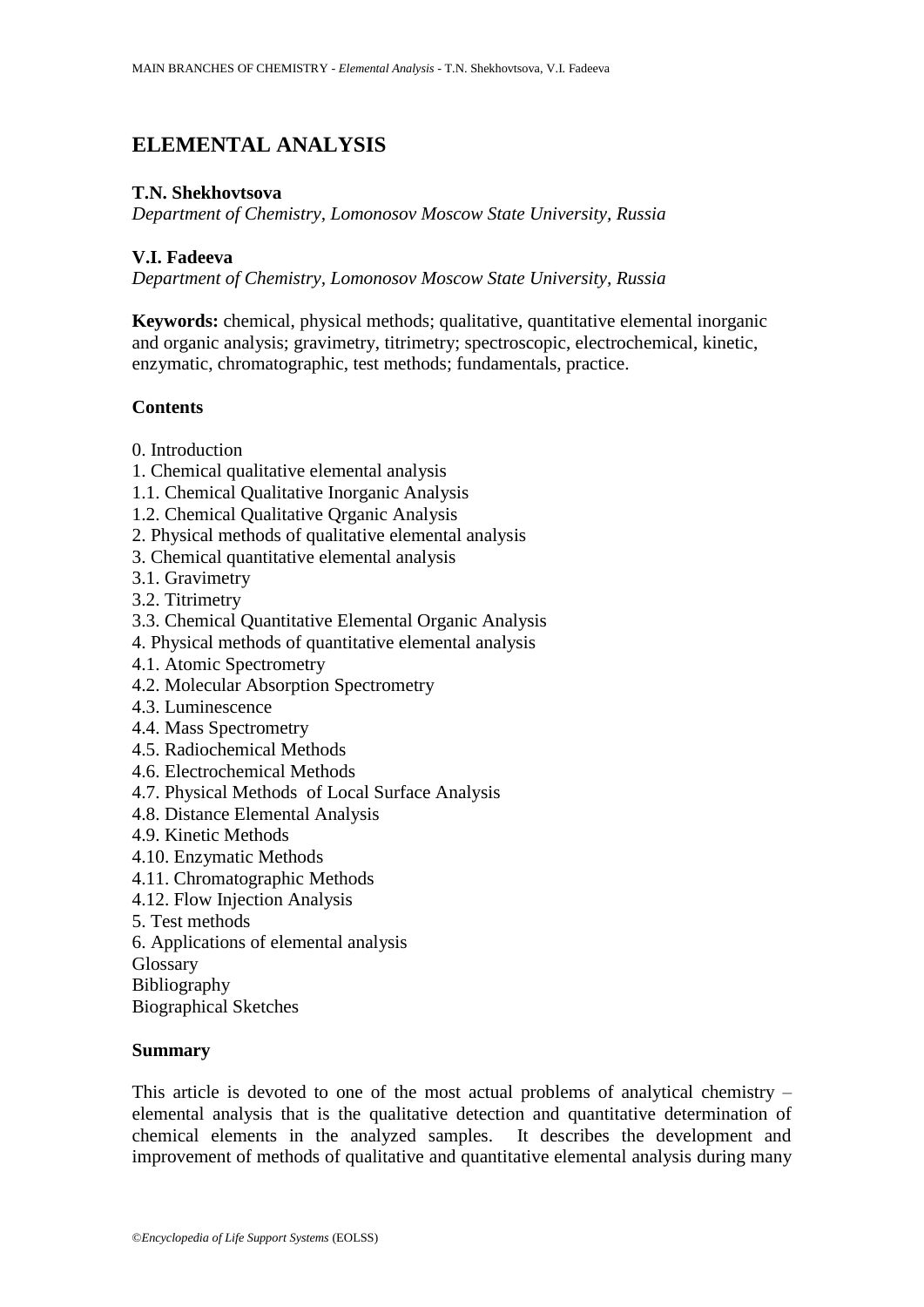centuries, beginning at the first stage with methods, mainly based on chemical reactions and different processes (precipitation, dissolution, etc.). Nowadays physical methods, based on physical properties of elements and products of their reactions, play the main role in elemental analysis.

Fundamentals and application of various chemical and physical methods of elemental analysis, which differ in nature, assignment, metrological characteristics, are discussed. Among chemical methods of quantitative elemental analysis, gravimetry and titrimetry are described. Spectroscopic, electrochemical, kinetic, enzymatic, chromatographic methods, as well as methods based on radioactivity, of elemental analysis are discussed among physical methods. Spectroscopic methods of qualitative and quantitative elemental inorganic and organic analysis are represented by atomic emission, atomic absorption spectrometry, spectrophotometry, luminescence, X-ray fluorescence, and many others. Special attention is paid to the application of mass spectrometry and neutron activation analysis. Numerous examples of using such electrochemical methods as ionometry, coulometry, and voltammetry are given. It is emphasized, that among all physical methods of elemental analysis, spectroscopic methods are at the first position (about 70 per cent of all analysis are carried out with their help), and nuclear methods are at the second place (about 15 per cent). Mass spectrometry with inductively coupled plasma has the greatest advantages: the absolute detection limit of an element can achieve  $10^{-12}$  g and it is possible to determine 60-70 elements in a sample simultaneously. Application of chemical, physical, biochemical and test methods of elemental analysis in environmental control, criminalistics, cosmochemistry, arts, etc. is discussed.

### **0. Introduction**

Elemental analysis is the qualitative detection and quantitative determination of chemical elements (atoms, ions) in a sample. To detect an element, one should fix an appearance of an analytical signal: the formation of precipitate or characteristic crystals, color change, an isolation of gaseous products, an appearance of a definite lines in spectrum, luminescence, etc. To determine elements quantity, it is necessary to measure a value of an analytical signal: a precipitate mass, intensity of a current, solution absorption, spectrum line, luminescence or radioactivity, a reaction rate and so on. The content of an element is calculated on the base of a functional dependence of the analytical signal value (AS) on a mass or concentration of this element  $(AS = f(C))$ , which is established by calculations or experiments. To obtain the analytical signal, chemical reactions of different types (acid-base, oxidation-reduction, complex formation), various processes (e.g., precipitation) as well as different chemical, physical, biological properties of elements themselves or products of their reactions, are used.

Methods for the detection and determination of elements are divided to chemical, physical and biological. The most important characteristics of those methods are the detection limit, sensitivity, selectivity, precision, rapidity and price of analysis.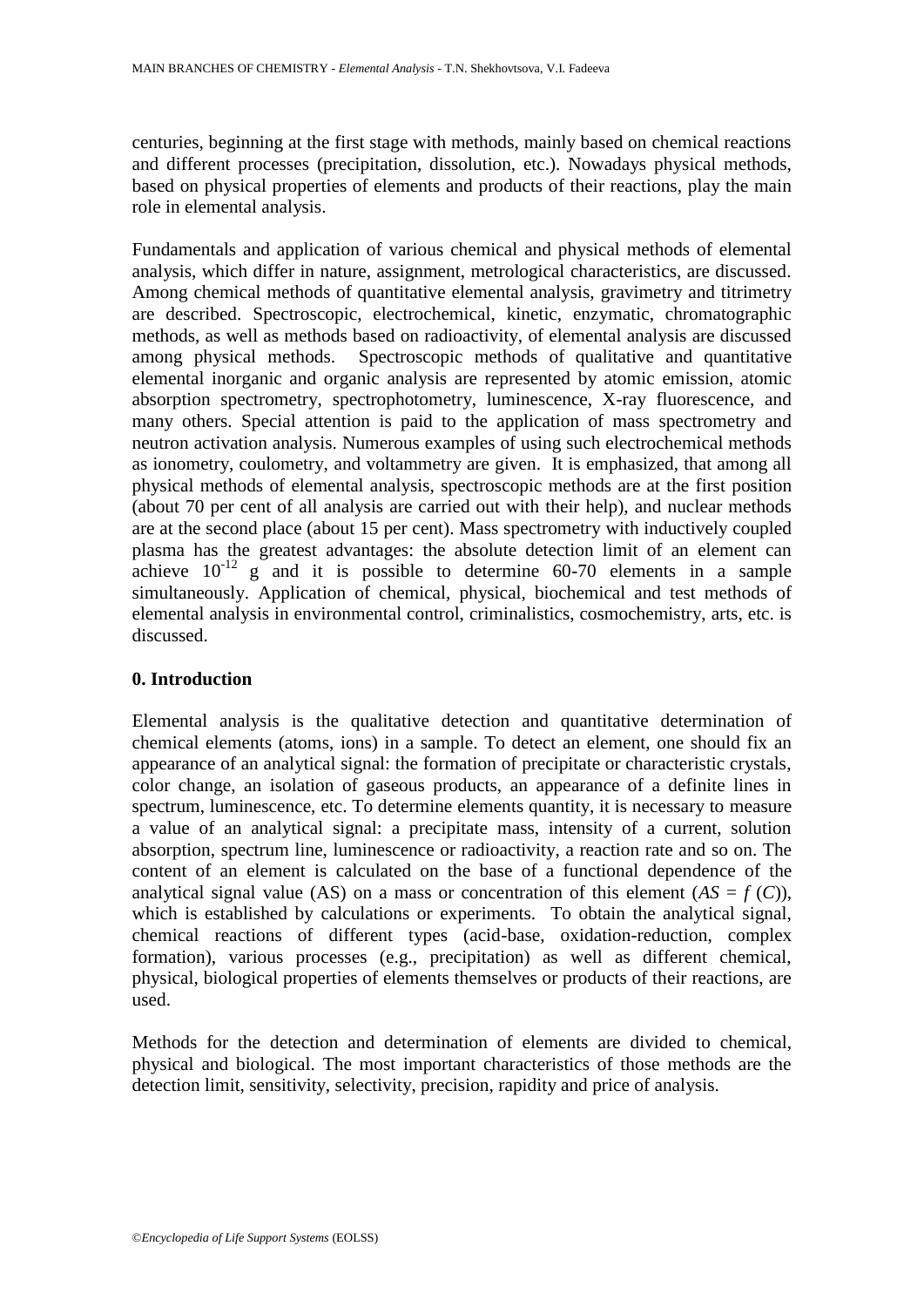# **1. Chemical Qualitative Elemental Analysis**

Chemical elemental qualitative analysis arose from time immemorial. So, ancient Roman historian Plyniy has described an application of a papyrus impregnated with a tannic-galls extract for distinguishing copper from iron: the papyrus became black in a solution of iron sulfate. There are some evidences that at the beginning of the XVIII century Russian Tsar Peter the First has made himself not very complicated chemical analysis for distinguishing sulfur and arsenic, containing ores. R. Boyle (the XVII century) was the first to use hydrogen sulfide as a chemical reagent for lead and tin determination; T. Bergman has shown an important role of hydrogen sulfide in chemical analysis using it for the precipitation of many metals sulfides. At the close of the XVIII and at the beginning of the XIX centuries the majority of reagents for elemental qualitative analysis was known already. In 1829 G. Rose was the first to describe not only reactions for individual elements detection, but the first scheme for the systematic analysis of elements mixtures in his "Handbook on analytical chemistry". Modern hydrogen sulfide scheme for qualitative analysis has been firstly formulated by C.R. Fresinius. Later, in the XX century the other schemes, such as acid-base, ammoniacphosphate, were also proposed.

In chemical methods of detection, the appearance of an analytical signal in the result of a chemical reaction, is fixed visually, as a rule. Modern elemental qualitative analysis have available numerous selective reactions with low limits of elements detection. To lower limits of detection, one can use different approaches, such as extraction, flotation, drop reactions on filter paper, micro crystalline, catalytic, luminescent reactions, etc.

### **1.1. Chemical Qualitative Inorganic Analysis**

The detection of individual elements in a mixture with other accompanying elements is a rather difficult problem, because all of them can interact with the same reagents with a similar outward effect. Using specific reagents and reactions, makes it possible to detect some elements in mixtures with a fractional method. For instance, starch is a specific reagent for iodine detection (a blue compound is formed), alkali is used for nitrogen detection in ammonia salts. Using different ways to improve selectivity (varying pH values, temperature, masking, changing oxidation degree, etc.) allows us to increase a number of elements, which can be individually detected in mixtures. Application of organic reagents makes easier the fractional detection of elements. A typical example of such reagents is dimethylglyoxime, which can be a specific reagent for the determination of nickel, forming red complex with it under definite conditions (pH, masking interferents).

In those cases when elements can not be detected fractionally, it is necessary to separate them preliminarily. Majority of separation methods are based on selective distributing elements of an analyzed sample between two unmixed phases. The detected elements should be transferred completely to one of such phases. Precipitation, extraction, thinlayer chromatography are often used for elements separation in qualitative analysis. The systematic schemes for analysis of elements mixtures are based on these separation methods. When the precipitation is used for elements separation, the systematic scheme for analysis includes a successive isolation of a small number of elements, their groups,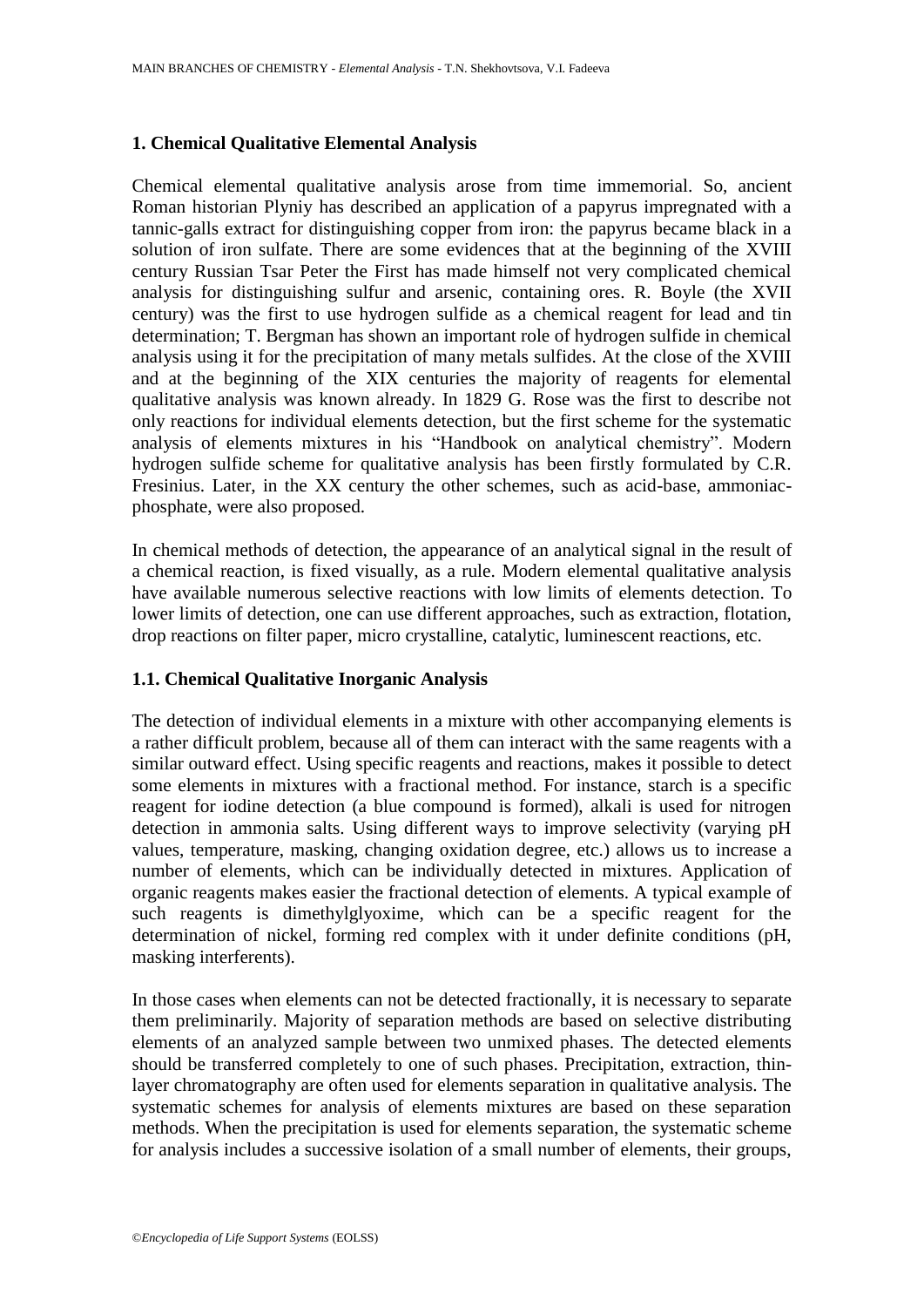with the help of group reagents with their following fractional detection, some times additional separation of elements of the same group is necessary. Inorganic (HCl,  $H_2SO_4$ ,  $H_2S$ ,  $Na_2HPO_4$ ,  $NaOH$ ,  $NH_3$ ), and organic (8-hydroxyquinoline, dimethylglyoxime, cuppherone) precipitators are used as group reagents. Chromatographic separation of elements (thin-layer and paper chromatography) is based on transferring components of a mobile phase through a stationary phase with a different rate. In paper and thin-layer chromatography, cellulose fiber of a paper and thin layers of different sorbents (metal oxides, silica gels, cellulose) on plates are used as bearers for stationary phases (water, for instance). Various solvents or their mixtures, organic and inorganic acids, can play the role of a mobile phase. Components of a mobile phase form separate zones (spots) on plates or paper strips (chromatograms), which position is characterized by  $R_f$ -coefficient, or a relative rate of different components transfer through a stationary phase. Colored zones on a chromatogram can appear immediately, or as a result of developing invisible zones by correspondent reagents, forming colored compounds with elements to be detected.

### **1.2. Chemical Qualitative Qrganic Analysis**

Contrary to qualitative inorganic analysis, the detection of elements in organic analysis serves as a preliminary identification of characteristic functional groups of organic compounds, containing a definite element. For example, if preliminary studying has shown sulfur absence, it is not necessary to carry out reactions for the detection of SH-, SO3H- or S-C- groups containing compounds. The main way to detect metals and nonmetals (excluding hydrogen and oxygen) while analyzing organic substances, is a distraction of analyte molecules to obtain an inorganic compound which can be identified with chemical reactions. For instance, in order to detect carbon in non-volatile compound, the latter should be heated with  $KJO_3$  at 300-400<sup>0</sup>C for KI formation. The products of this reaction are dissolved then in acidified water, and KI is detected owing to the reaction  $5I + JO_3 + 6H^+ = 3H_2O + 3I_2$ . Halogen containing organic compounds, after their mixing with copper oxide and following heating, form copper halogenides, carbon dioxide and water. Copper halogenide can be detected by a typical blue–green flame color. While heating nitrogen, arsenic and phosphorus-containing organic compounds with calcium oxide, ammonia, calcium tertiary arsenate and phosphate, respectively, are formed. Ammonia can be detected with the help of an indicator paper. Calcium phosphate is dissolved in nitric acid and then phosphate-ions are precipitated by ammonia molybdate solution, forming yellow crystals of ammonia molybdenum phosphate. Arsenic(V) can be detected using its reaction with potassium iodide, since the product of this reaction – iodine, forms a blue complex with starch.

Metals in organic substances are detected in solutions, obtained after burning to ashes, and following dissolution of analyzed compounds in acids; either treatment with a hot concentrated nitric acid (Carious method) or heating with a concentrated sulfuric acid (Kyeldahl method) can be also used for this purpose. Metals identification can be carried out by common methods for inorganic qualitative analysis.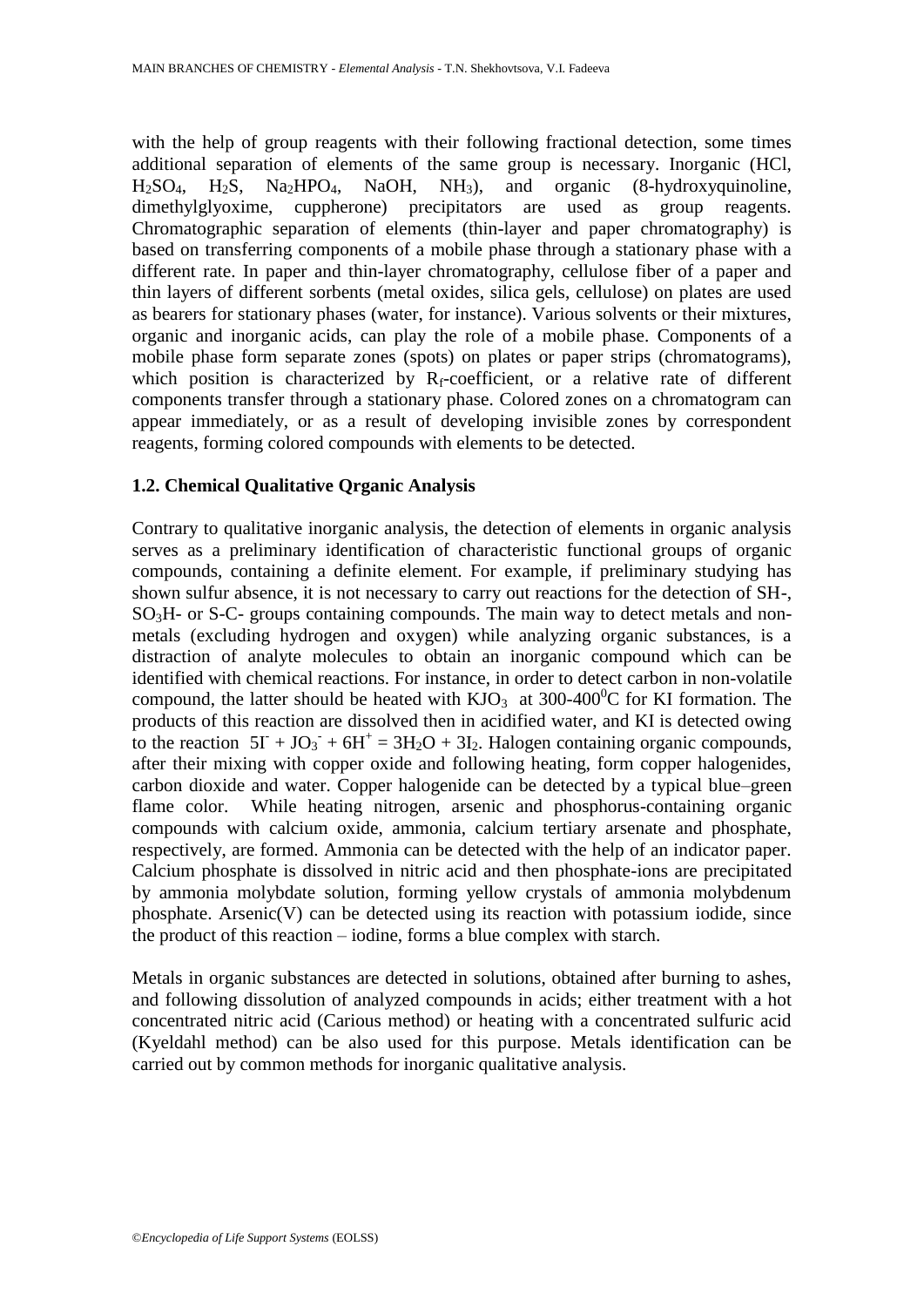# **2. Physical Methods of Qualitative Elemental Analysis**

At present, elements are mostly detected with the help of physical methods, which are based on physical phenomena or processes, e.g., an interaction of elements with an energetic current. Among such methods, the method of **atomic emission spectroscopy (AES)**, based on a thermal excitation of atoms of free elements and registration of the optic spectrum of excited atoms emission, should be distinguished first of all. This method was developed by K. Kirchgoff and R. Bunsen (the XIX century). Since 1861 till 1932, 25 elements of the Periodic System ( Cs, Rb, Tl, In, Ga, He, Ar, Ne, Kr, Xe, Hf and 14 rare earth elements) were opened with the help of AES method. In 1932, hydrogen isotope – deuterium was opened. The main advantage of the AES method is the possibility to identify with its help a great number of elements in samples, since it allows us to fix a lot of emission lines, which position in the spectrum is individual for each element. The most intensive, so called "last" lines, which are the last to disappear in the spectrum, when the element concentration decreases, are used for elements detection. To improve the reliability of elements identification, it is necessary to detect several lines of the same element in the spectrum.

The main merit of another spectroscopic method – the **method of laser-atomic– fluorescence spectroscopy (LAFS),** is its high selectivity, which is conditioned by an exceptional simplicity of atomic fluorescent spectrum, and hence, by an absence of a superposition of spectrum lines of different elements.

**Methods of X-ray emission spectroscopy (XES) and X-ray fluorescence (XRF)** are also used for qualitative elemental analysis. These methods permit multielemental qualitative analysis of solid samples. X-ray fluorescent emission gives an analyst one of the most powerful means for the detection of heavy metals almost in any matrix and complicated substances (e.g., it is possible to detect 1 per cent of tantalum in a sample of niobium with an error  $\pm 0.04$  per cent). XRF method can't be used at all for detecting elements lighter than sodium and can be partially applied for the detection of elements, which are situated in the Periodic System before calcium.

Method of **X-ray photoelectron spectrometry (XPS)** allows carrying out indestructible qualitative elemental analysis of solid samples surface, and it is possible to detect any element from lithium to uranium. The analytical essence of qualitative Xray photoelectron analysis consists of individual values of electron energy in an atom of each element.

**Luminescence** is also often used for qualitative elemental analysis. Phenomenon of luminescence consists in an emission of atoms, ions, molecules and other more complicated particles, after absorbing energy of the excitation, and this emission is surplus in comparison with a thermal emission of a solid at definite temperature. Not so many metal ions (U, Sm, Eu, Tb, Dy) have their own luminescence in compounds (e.g., minerals). The most interesting practical problem is detection of uranium in rocks and waters, based on the mentioned phenomenon. The luminescent detection of metals is usually based on their reactions with organic reagents, which result in forming luminescent compounds. So, numerous derivatives of oxyazo- and oxyazomethine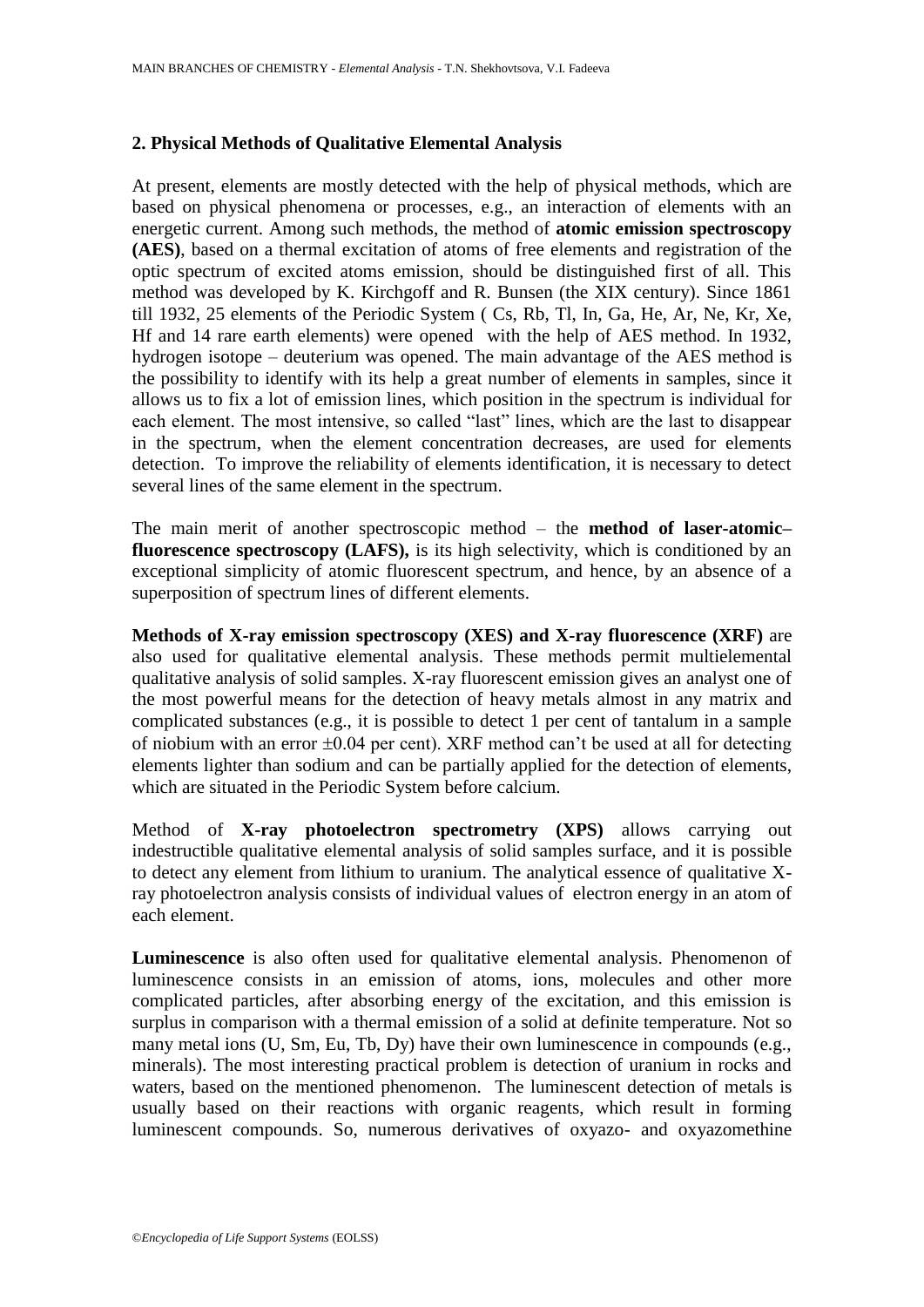compounds are widely used for the detection of Al, Ga, Mg and other elements which form uncolored complexes.

**Mass-spectrometric method** is widely practiced for elemental analysis of solid organic compounds and materials. This method is based on the ionization of atoms and molecules of a compound, and following separation of formed ions in space and in time. The identification of elements consists in decoding mass-spectrum and a comparison of a location of lines of an element to be sought for, and lines of a known main component or added inner standard. This method allows detection of about 50 elements – admixtures in different solid samples, using special instrumentation.

**Radiometric methods**, based on measuring radioactivity of natural radionuclides are used for qualitative analysis of geographical samples. Thus, using  $\gamma$ -emission, allows us to find uranium and thorium deposit and to solve other geological problems.

## **3. Chemical Quantitative Elemental Analysis**

There are a lot of various methods, modes and devices for chemical quantitative elemental analysis. Gravimetry and titrimetry were primary methods for quantitative analysis; even now their precision is often higher than that of instrumental methods. Only coulometry and electrogravimetry are characterized with a comparable precision.

> TO ACCESS ALL THE **26 PAGES** OF THIS CHAPTER, Visit[: http://www.eolss.net/Eolss-sampleAllChapter.aspx](https://www.eolss.net/ebooklib/sc_cart.aspx?File=E6-12B-01-02)

#### **Bibliography**

- -

Analytical Chemistry. Ed. by Kellner R., Mermet J.-M., Otto M., Widmer H.M. (1998). 916 pp. Wiley-VCH Verlag, GmbH, D-69469 Weinheim, FRG. [This describes fundamentals and applications of chemical and physical: atomic emission, atomic absorption spectrometry, X-ray fluorescence, activation analysis, mass spectrometry - methods of quantitative elemental inorganic and organic analysis].

Analytical Chemistry. Ed. by Zolotov Yu.A. (2000). V.1. 351 pp. V.2. 493 pp. High School (in Russian). [This represents fundamentals and applications of chemical, biochemical, biological and physical methods of qualitative and quantitative elemental analysis].

Bard A.J., Faunkner L.R. (1980). Electrochemical Methods; Fundamentals and Applications. John Wiley & Sons. New York, Chichester, Brisbane, Toronto. [This describes fundamentals of electrochemical methods and includes examples of applications of those methods for quantitative elemental analysis].

Jungreis E. (1997). Spot Test Analysis. 377 pp. New York et al: John Wiley & Sons.[This gives the information on the essence and applications of test methods].

Mazor L. (1986). Methods of Organic Analysis. 584 pp. Budapest. Akademiai Kiado. [This represents methods of qualitative and quantitative elemental and functional analysis of organic compounds]